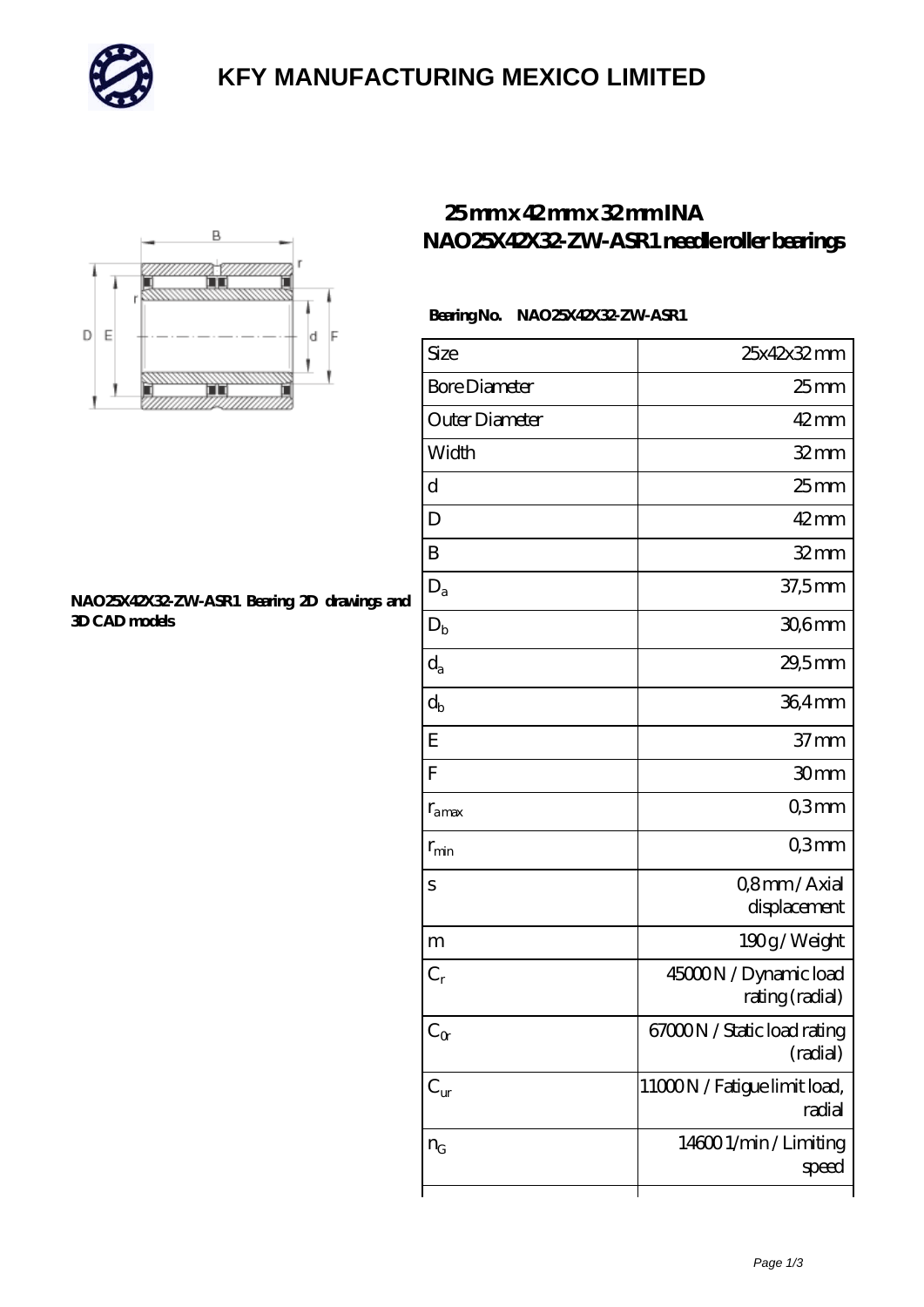

## **[KFY MANUFACTURING MEXICO LIMITED](https://m.mailemotion.tv)**

| $n_{\rm B}$                               | 78001/min/Reference<br>speed                                                                                                                                                                                                                                                           |
|-------------------------------------------|----------------------------------------------------------------------------------------------------------------------------------------------------------------------------------------------------------------------------------------------------------------------------------------|
| Category                                  | Needle Non Thrust Roller<br>Bearings                                                                                                                                                                                                                                                   |
| Inventory                                 | Q0                                                                                                                                                                                                                                                                                     |
| Manufacturer Name                         | <b>SCHAEFFLER GROUP</b>                                                                                                                                                                                                                                                                |
| Minimum Buy Quantity                      | N/A                                                                                                                                                                                                                                                                                    |
| Weight / Kilogram                         | 0228                                                                                                                                                                                                                                                                                   |
| Product Group                             | <b>BO4144</b>                                                                                                                                                                                                                                                                          |
| Rolling Element                           | Needle Roller Bearing                                                                                                                                                                                                                                                                  |
| Component                                 | Complete with Outer and<br>Inner Ring                                                                                                                                                                                                                                                  |
| Enclosure                                 | Open                                                                                                                                                                                                                                                                                   |
| Self Aligning                             | No                                                                                                                                                                                                                                                                                     |
| Retainer                                  | Yes                                                                                                                                                                                                                                                                                    |
| Number of Rows of Rollers                 | Double Row                                                                                                                                                                                                                                                                             |
| Separable                                 | Inner/Outer Ring - Both<br><b>Sides</b>                                                                                                                                                                                                                                                |
| Closed End                                | No                                                                                                                                                                                                                                                                                     |
| Inch - Metric                             | Metric                                                                                                                                                                                                                                                                                 |
| Relubricatable                            | Yes                                                                                                                                                                                                                                                                                    |
| Thrust Bearing                            | No                                                                                                                                                                                                                                                                                     |
| Long Description<br><b>Other Features</b> | 25MM Bore; 42MM<br>Outside Diameter; 32MM<br>Width; Needle Roller<br>Bearing, Complete with<br>Outer and Inner Ring,<br>Open Enclosure; No Self<br>Aligning, Retainer; Double<br>Row of Rollers, Inner/Outer<br>Ring - Both Side<br>Plain Inner Ring   Plain<br>Outer Ring   Precision |
| Category                                  | Bearing   Steel Cage  <br><b>Ground Raceway</b><br>Needle Non Thrust Roller                                                                                                                                                                                                            |
|                                           | Bearing                                                                                                                                                                                                                                                                                |